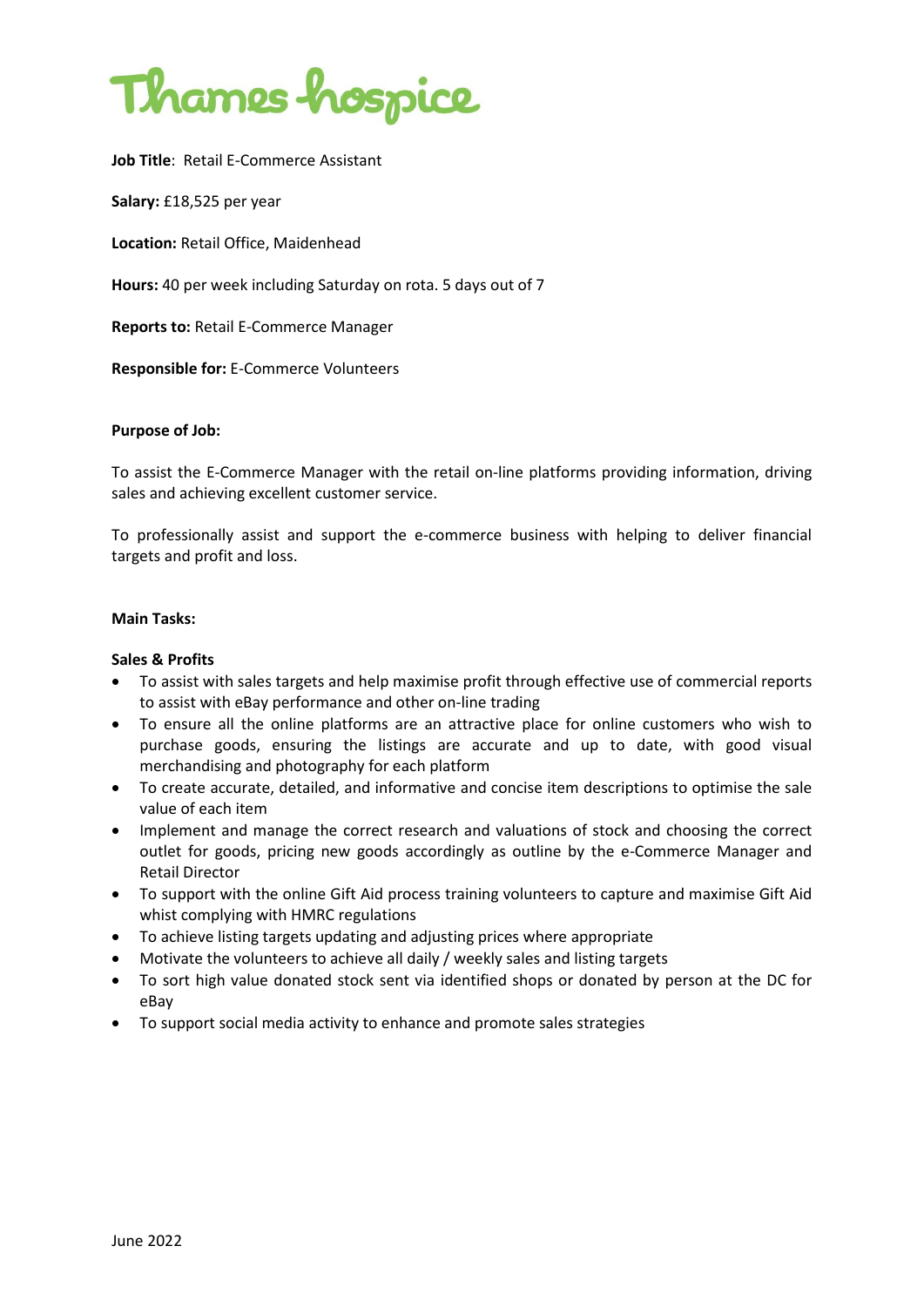# **Operations**

- To support with internal relationships with store teams and the DC to ensure sufficient stock is sourced for the online operation
- To support the e-commerce operation within the warehouse including sorting donated stock, storage, picking, packing and dispatch
- To support with posting all orders through the local postal system/collections in a timely manner to ensure service level agreements are met
- To support with online listings including delisting after expiry date, arranging for stock rotation and transfers to shops or ragging
- To know the value of high street brands and fashion houses to ensure each product is listed accurately and appropriately
- To support with multiple listings across multiple channels and online shops such as Etsy, Shopno.23, Depop etc.
- To ensure that all paperwork and reports are processed and stored correctly and corresponds to all online records
- To adhere to the Charity Retail Association Code of charity retailing where applicable and ensure compliance to Trading Standards regulations on the sale of donated goods

## **Marketing and Customer Service**

- To assist with all photography to ensure effective accurate and appealing images are advertised in keeping with the website brand and seasonal changes
- Provide prompt, efficient and complete online customer service in accordance with the relevant legislation and TH policies with responsibility for the full customer journey experience including returns
- Monitor feedback and the online rating for our seller status to ensure we maintain a consistent history of ratings to sustain our 'Five-star seller Status' and to address any feedback issues promptly and satisfactorily

# **Volunteer Management**

- To support the e-commerce manager with the e-commerce volunteers following organisational policies and procedures
- To assist with meetings of e-commerce volunteers to encourage effective communication, team building, improved e-commerce skills and a wider understanding and support of Thames Hospice services
- To work with the e-commerce manager and Volunteer Recruitment Manager in support of volunteer recruitment, training, and retention
- To act as an Ambassador for the organisation in all areas of the E-Commerce business and as part of the whole retail operation

## **Other**

• To undertake extended seasonal hours as required and any other reasonable duties as required by the E-Commerce manager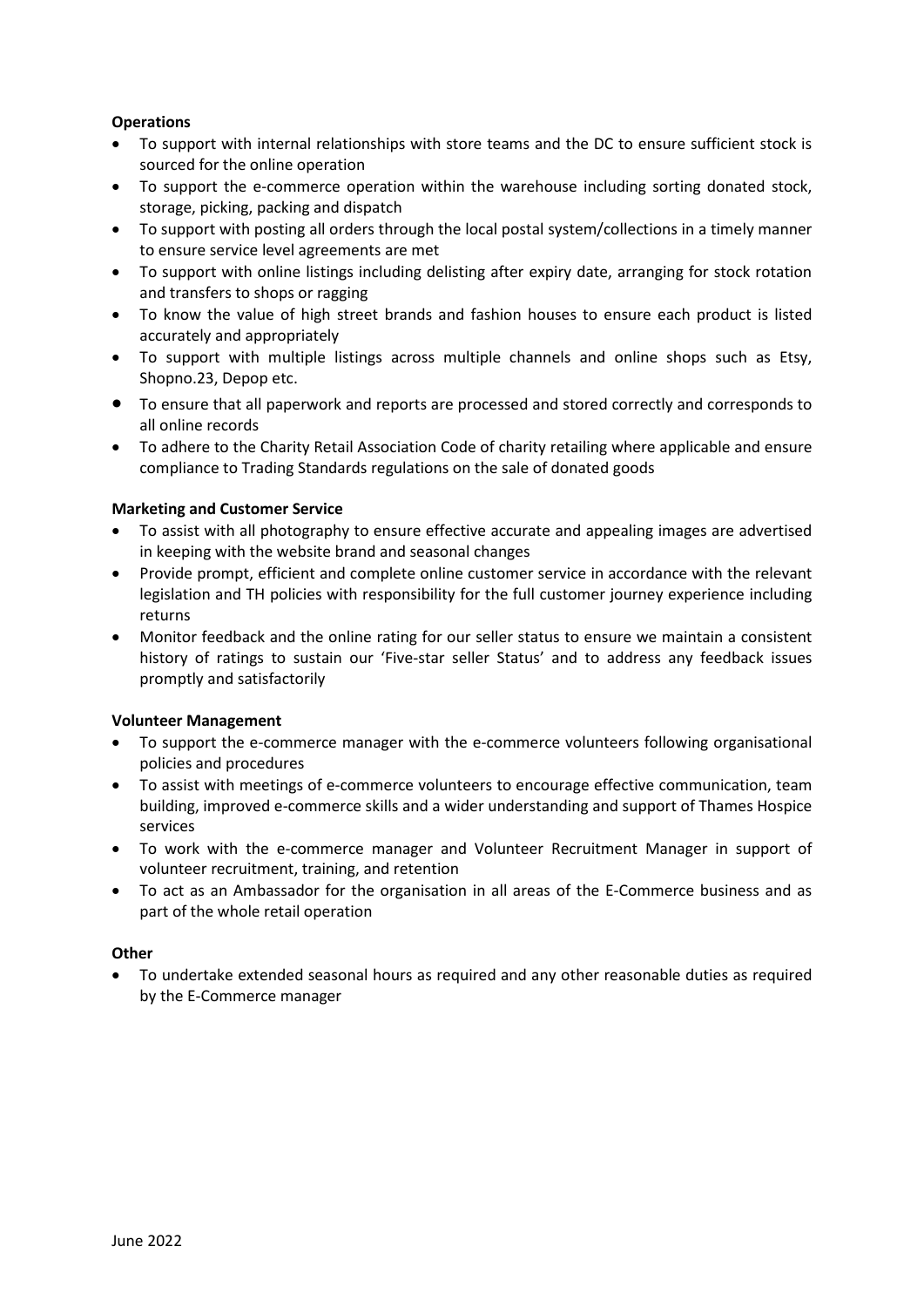Thames Hospice is committed to being an equal opportunities organisation. It is committed to promoting equal opportunities and preventing discrimination.

This policy applies to both its service delivery and to its own employment practices. You will be willing and able to demonstrate commitment to Thames Hospice Equal Opportunities Policy.

#### **Our values**

Our values are the essence of our culture and inspire our behaviour. They are:

**Compassion** – we treat everyone with kindness and compassion, providing a secure and caring environment.

**Excellence** – we are committed to delivering and demonstrating excellence in everything we do

**Respect** – we believe in treating everyone with dignity and respect.

**Ambition** – our desire and determination to succeed in meeting the growing needs of our local community.